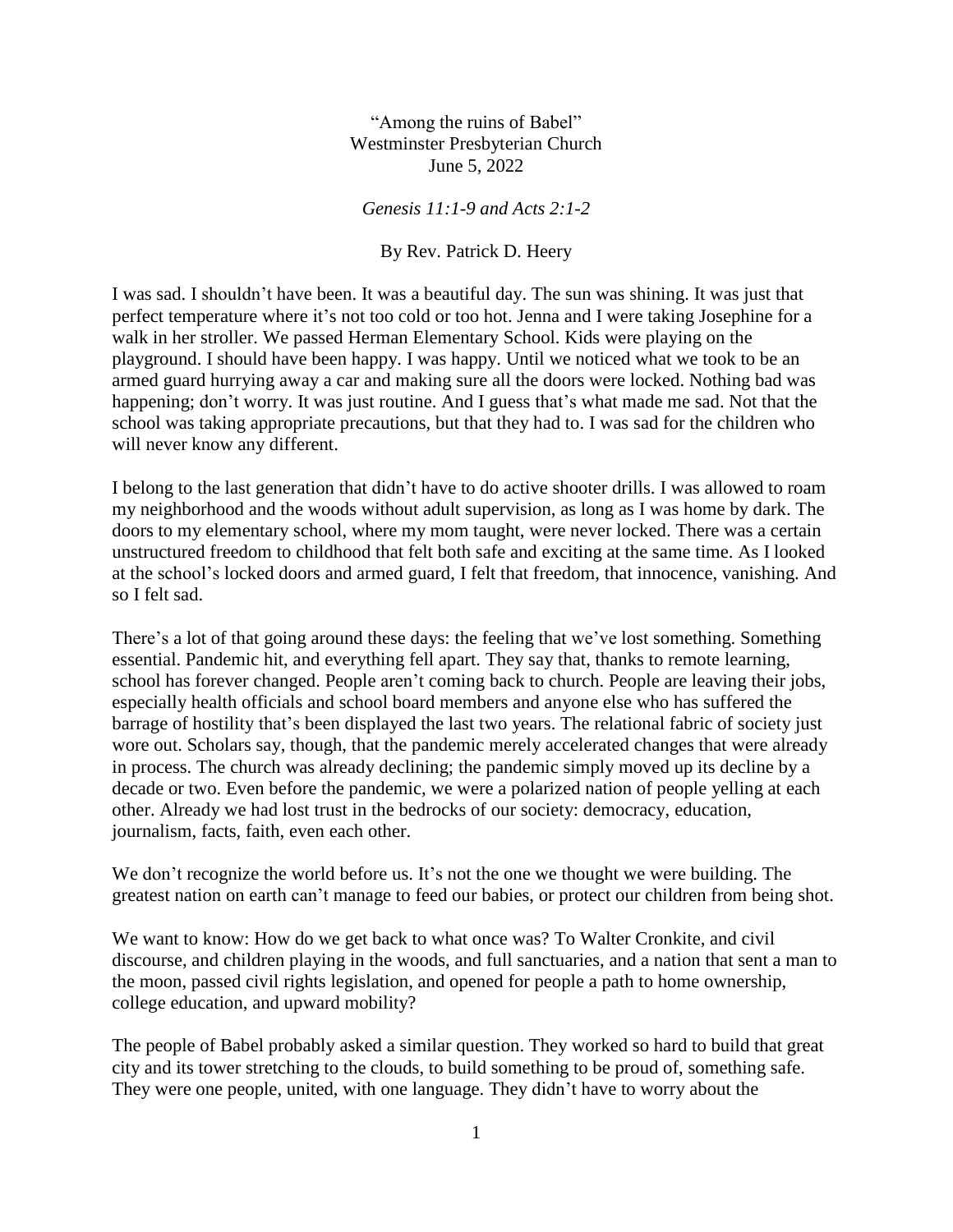differences that can cause conflict or misunderstanding. They were all the same. It was a good life, a peaceful life.

And then it all fell apart. Suddenly, they were speaking different languages and were spread far away from each other. People spoke, but no one understood. Unable to understand each other, they turned on each other. War broke out, violence and poverty. The world no longer made sense, and they too wanted to know: How do we get back? How do we rebuild this tower?

Two months ago, *The Atlantic* published an article by social psychologist and author Jonathan Haidt, titled "Why the Past 10 Years of American Life Have Been Uniquely Stupid." It's a good title, isn't it? It does feel like we have collectively lost brain cells. Haidt uses Babel as a metaphor for America today, as a people "unable to communicate, condemned to mutual incomprehension." He speaks of the split between red America and blue America, but he says it's bigger than that; it's about the break-down of the institutions of our society, everything from elections to education to healthcare.

But as I read the article and resonated with so much of it, one thought kept nagging at me. You see, the author treats the fall of Babel as unequivocally a bad thing. He assumes that Babel—and its singular language and walled city—was a good thing.

But when you read the story of Babel, it is clear that Babel doesn't fall by accident. God's the one who knocks it down. (In actuality, the text doesn't say what happens to the tower; it says that God confuses their language, scatters them, and leaves the city abandoned, which really is the equivalent of knocking it down.) And God knocks it down for a very specific reason. God speaks of pride and unbridled power and this concern for the people speaking one language—concern for uniformity, conformity. God's seen this before. After all, these are the descendants of Noah, and before Noah, there were other cities, and other groups of people who all thought the same way and acted together; they became mobs, and they attacked anyone who didn't belong.

God knocks down Babel to disrupt that uniformity. And yes, in doing so, God unleashes chaos. But God unleashes something else too: diversity. Because the question, of course, is: Who wasn't included in Babel? Who was being kept out? Whose languages, whose stories, were not allowed when there was only one language? And we could ask the same thing about us. Yeah, 20th century America was great for some people, but not for a whole lot of others.

It's like this fact I recently learned: in all of Amish history, there have been only two murders. It's got to be the lowest crime rate for any society in existence. Good for them! And I like the Amish; many are wonderful people. But you also have to ask: What was the price of that peace? Uniformity, little to no rights for women, abuse, no place for dissent or individual expression, and God help you if you're gay.

God created the world to be diverse. It's the first page of Scripture. God created us to be different, knowing that those differences can cause conflict, but believing that the world was better with many colors. Differences are what move us forward, challenge and awaken us, foment beauty and genius. Haidt himself says that democracy requires substantive interaction